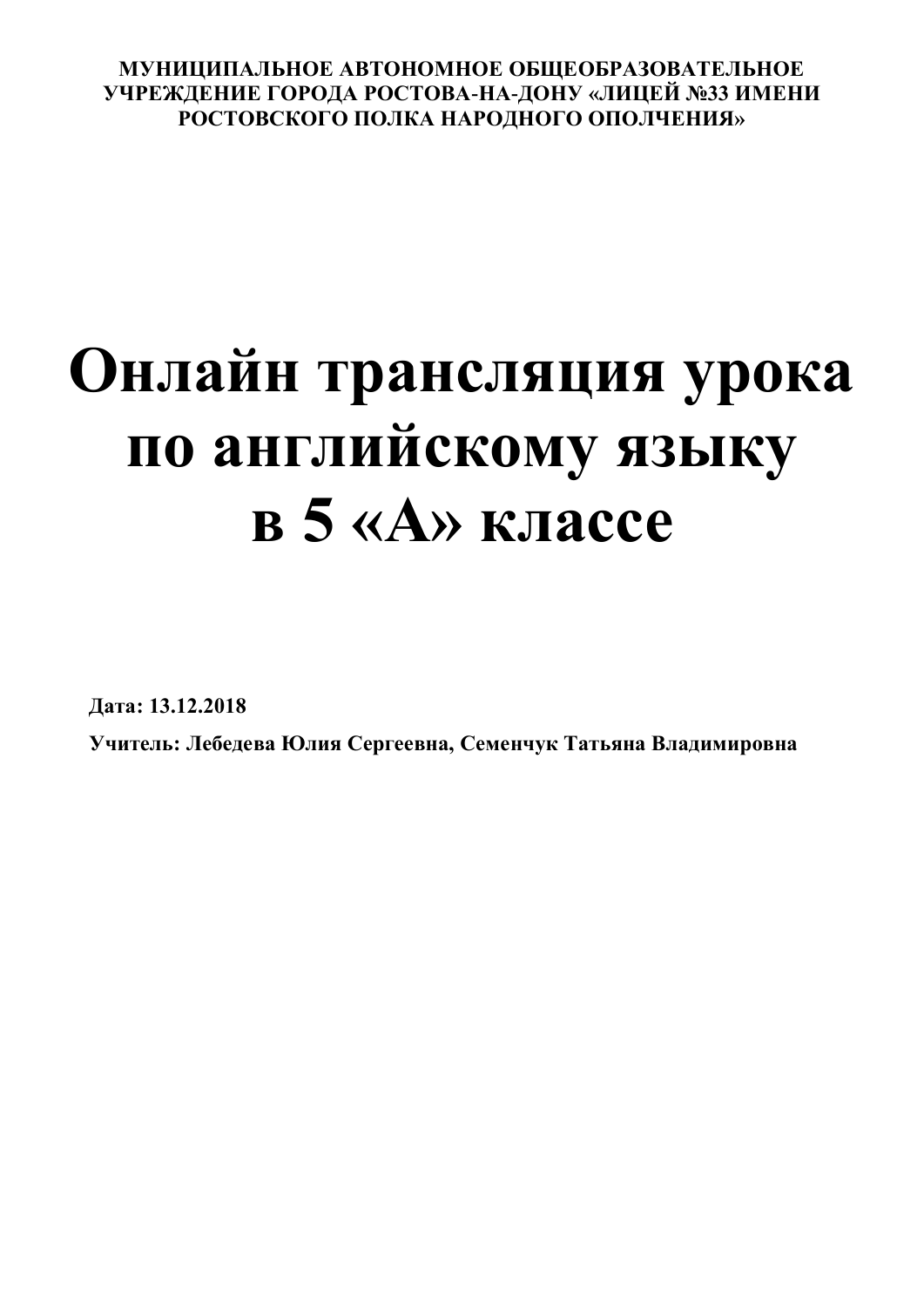Good morning, children! I'm glad to see you! Sit down, please.

What's the date today? Yes, right you are, it's the  $13<sup>th</sup>$  of December. So, tell me, please, what holiday do people celebrate at the end of December? Exactly! It's Christmas and New Year! So, today we're going to speak about these two important holidays - Christmas and New Year. Let's look at the board! Here you can see the names of the most important person at Christmas in different countries. Let's guess how people call the man who brings presents to children!

1. Names of Santa Claus.

- In Finland **Yollo Puk.**
- In England **Santa Claus.**
- In Germany **Shnay man**
- In France **Pere Noel .**
- In Kazakhstan **Kolotun-Babai**

Well done, thank you! Now we know different names of Santa Claus in some countries. And what about Christmas? Let's check what information you know about the holiday! Raise your hand if you can answer the question!

## 2. Christmas Riddles

- 1. What is white and made out of snow? **(A snowman)**
- 2. What is the end of Christmas? **(The letter S)**
- 3. Is it better to write a letter to Santa on the table or on the desk? **(On the paper)**
- 4. We dream about them all night before Xmas? **(Presents)**
- 5. We usually put them on, but once a year we hang them for the presents? **(Stockings)**
- 6. Russian Santa Clause. **(Father Frost)**
- 7. Traditional Christmas dish. **(pudding)**
- 8. We decorate…with toys, glass balls, sweets, bells. **(Christmas tree)**

Very good, thank you very much! Did you like the task? Excellent! So, what is it? Do you like our Christmas tree?

3. Christmas decorations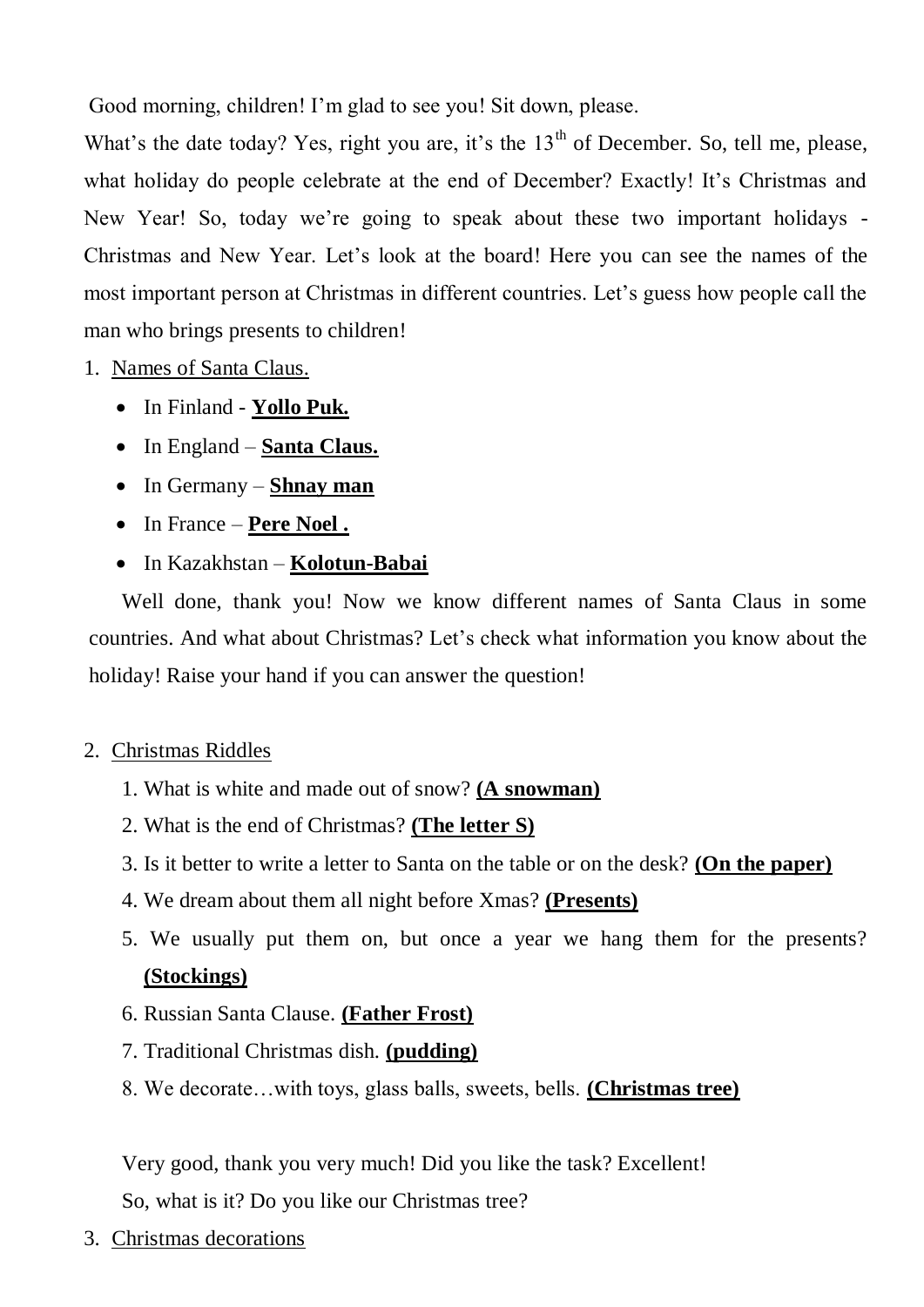Is it beautiful? It has no toys. Let's decorate it right now. Please come to the board, take any toy you like, name it and hang on the Christmas tree.

Our Christmas tree looks nice, doesn't it? Great! And now let's relax a bit and dance! Stand up, please!

#### 4. Warm-up

Now we're going to listen to a song "Jingle bells". When I raise my right hand, you say "Merry Christmas", when I raise my left hand, you say "Happy New Year". If I raise both my hands, you say "Father Frost" and if I stamp my feet, you say "Santa Claus". Ok?

It was funny, isn't it? Great! Now divide into two teams!

### 5. Competition (2 teams)

Here you can see the papers with titles "Merry Christmas" and "Happy New Year". They are the names of your teams.

1) The text - Fill in the missing gaps and put the parts of the text in the right order. You have 3 minutes to complete this task. Remember who finishes the task the first will be the

|      | Dear Santa Claus                                                                                                                                    |
|------|-----------------------------------------------------------------------------------------------------------------------------------------------------|
|      | I am really looking forward to Christmas and I want to tell you<br>about the presents we'd all like.<br>pencils.<br>As for me I 'd like to have two |
|      | because I think there are<br>Don't put the $-m \rightarrow m$<br>some $\frac{C_{L2}}{L2}$<br>of the house.                                          |
|      | Ħ<br>My sister would like to have a very beautiful ----------<br>Also she likes sport. That's why she'd like to have a pair of new                  |
|      | $and$ $-$<br>As for my mother she would like to have a new beautiful ----                                                                           |
|      | My father enjoys playing football and he wants a pair of new -----<br>for my little brother Tom.                                                    |
|      | T'd like ---<br>Grandma would like two new --------<br>I must stop now because I am going to help my -------                                        |
|      | to decorate our -----                                                                                                                               |
| ier. | These are just a few about our Christmas wishes.<br>Lots of love from                                                                               |
|      |                                                                                                                                                     |

winn

2) Make as many words as you can "Christmas". For example **cat, hat…** You have 3 minutes to complete this task.

3) Look at this line of words. Divide the words in such a way that you have a sentence. - Englishpeoplecelebratechristmasonthetwentyfifthofdecember.

4) Let's solve the crossword! You have 4 minutes to complete this task!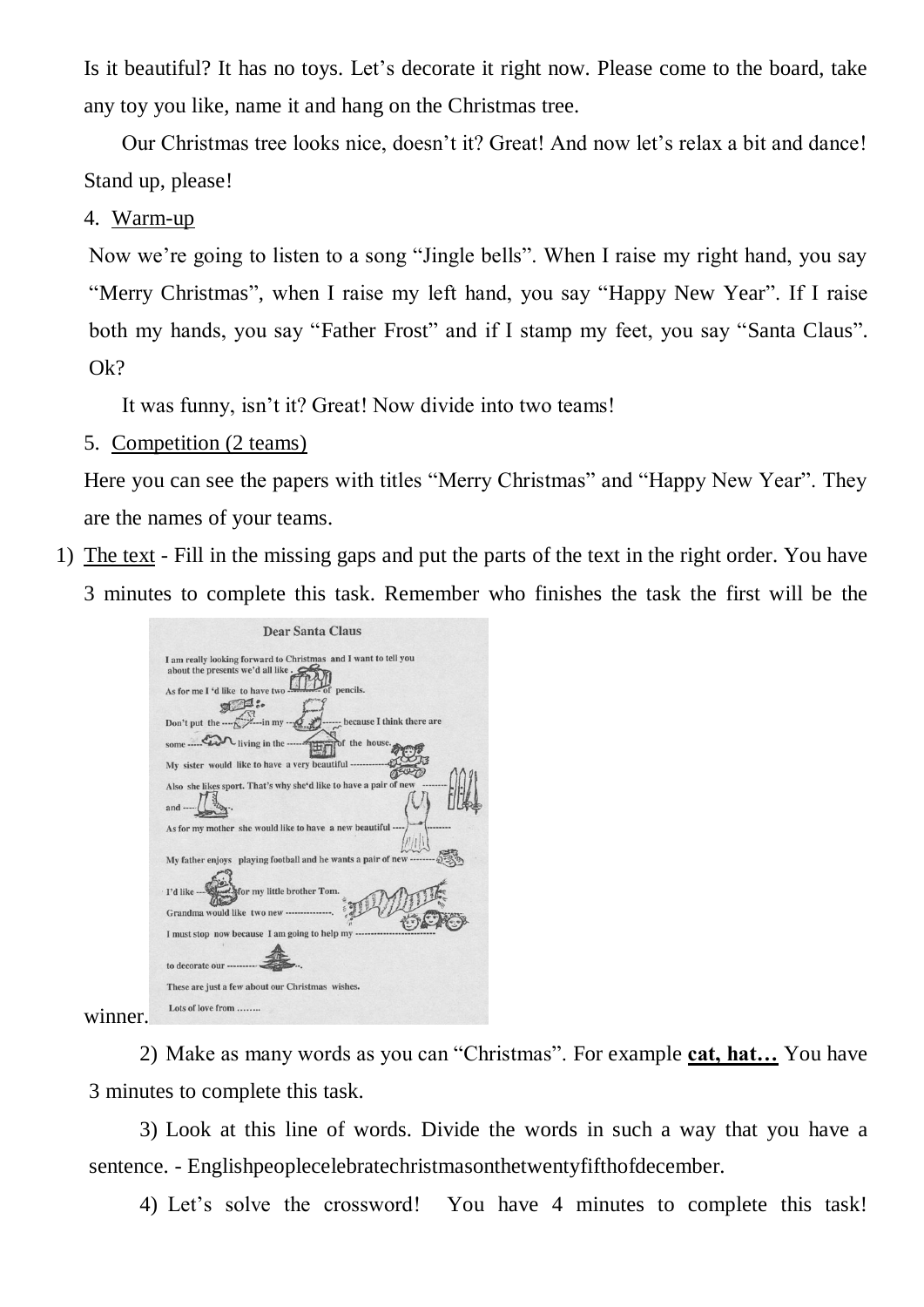

5) Puzzles. Say what word or words are written here! (3 minutes)



- 6) Cryptogram. Tell us what words we have there. (5 minutes)
- 7) The odd word. And now listen to the groups of words. In each group there is a word, which does not go with others. Find this word, please! Name the odd word.
	- Turkey, pudding, pumpkin pie, **vegetables.**
	- Santa Clause, holiday, Christmas tree, **birch tree**.
	- **Trousers**, stockings, presents, socks.
	- 23rd December, 24th December, 25th December, **26th December**.
	- Christmas Eve, **Boxing Day,** Thanksgiving Day, Christmas.

Well done, children, thank you! Now take your seats, please! Let's remember what little children do when Santa Claus comes to their house with presents? Yes, the read